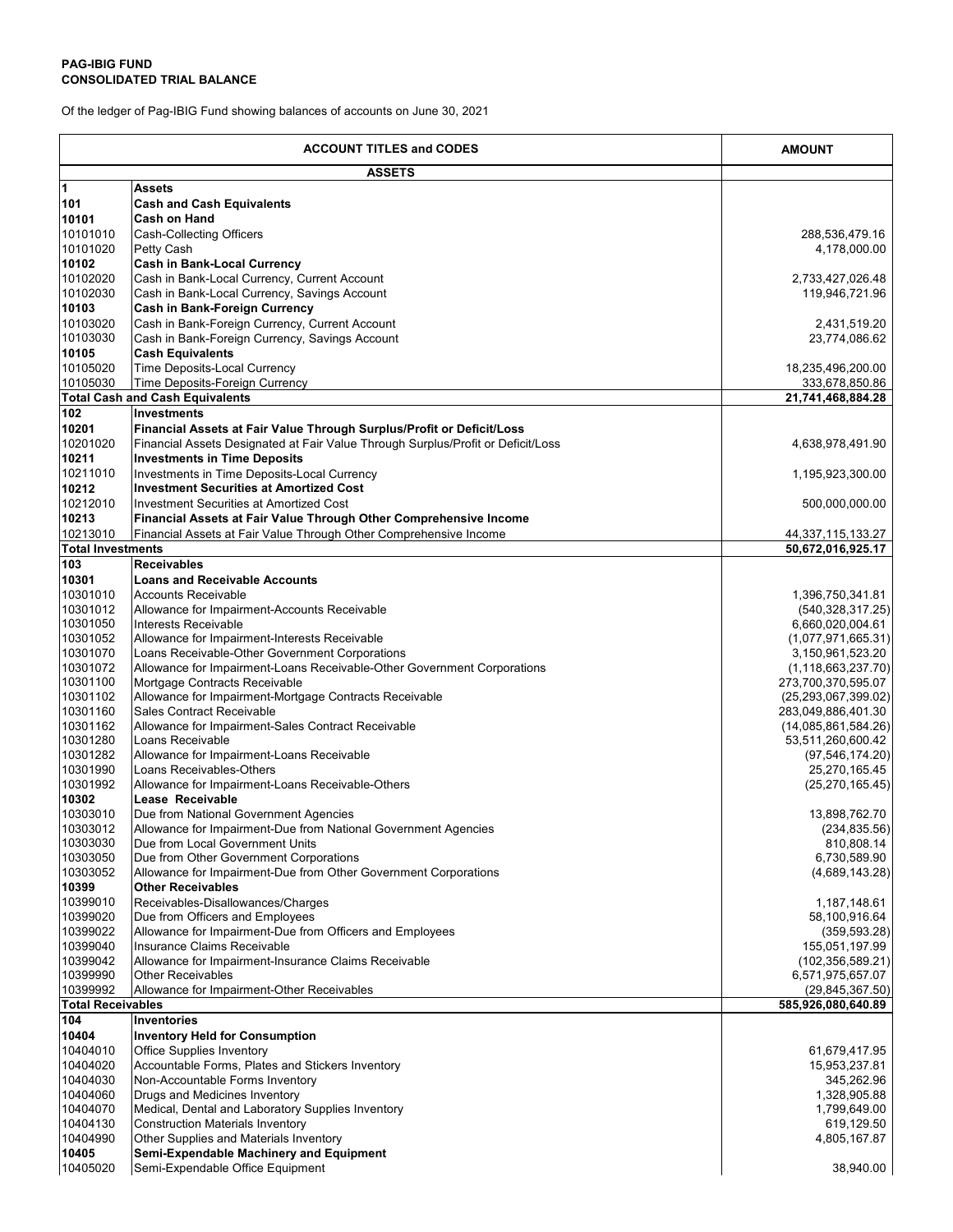|                                | <b>ACCOUNT TITLES and CODES</b>                                                                     | <b>AMOUNT</b>                        |
|--------------------------------|-----------------------------------------------------------------------------------------------------|--------------------------------------|
| 10405030                       | Semi-Expendable Information and Communications Technology Equipment                                 | 1,354,641.80                         |
| 10405070                       | Semi-Expendable Communications Equipment                                                            | 21,810.00                            |
| 10405110                       | Semi-Expendable Printing Equipment                                                                  | 185,267.78                           |
| 10405990                       | Semi-Expendable Other Machinery and Equipment                                                       | 1,313,466.16                         |
| 10406<br>10406010              | Semi-Expendable Furniture, Fixtures and Books                                                       |                                      |
| <b>Total Inventories</b>       | Semi-Expendable Furniture and Fixtures                                                              | 9,781,752.17<br>99,226,648.88        |
| 105                            | <b>Investment Property</b>                                                                          |                                      |
| 10501                          | <b>Land and Buildings</b>                                                                           |                                      |
| 10501010                       | Investment Property, Land                                                                           | 8,781,767,658.44                     |
| 10501012<br>10501020           | Accumulated Impairment Losses-Investment Property, Land<br>Investment Property, Buildings           | (258,000,941.54)<br>9,232,654,229.66 |
| 10501021                       | Accumulated Depreciation-Investment Property, Buildings                                             | (1,204,240,979.98)                   |
| 10501022                       | Accumulated Impairment Losses-Investment Property, Buildings                                        | (726,874,560.51)                     |
|                                | <b>Total Investment Property</b>                                                                    | 15,825,305,406.07                    |
| 106                            | <b>Property, Plant and Equipment</b>                                                                |                                      |
| 10601                          | Land                                                                                                |                                      |
| 10601010<br>10602              | Land<br><b>Land Improvements</b>                                                                    | 109,025,989.45                       |
| 10602990                       | Other Land Improvements                                                                             | 1,588,428.32                         |
| 10602991                       | Accumulated Depreciation-Other Land Improvements                                                    | (1,085,801.94)                       |
| 10604                          | <b>Buildings and Other Structures</b>                                                               |                                      |
| 10604010                       | <b>Buildings</b>                                                                                    | 1,239,246,575.30                     |
| 10604011                       | <b>Accumulated Depreciation-Buildings</b>                                                           | (851, 527, 536.89)                   |
| 10605                          | <b>Machinery and Equipment</b>                                                                      |                                      |
| 10605020<br>10605021           | <b>Office Equipment</b><br>Accumulated Depreciation-Office Equipment                                | 403,431,782.68<br>(245,069,181.28)   |
| 10605030                       | Information and Communications Technology Equipment                                                 | 1,190,709,795.09                     |
| 10605031                       | Accumulated Depreciation-Information and Communications Technology Equipment                        | (828, 394, 352.55)                   |
| 10605070                       | <b>Communications Equipment</b>                                                                     | 48,731,586.06                        |
| 10605071                       | Accumulated Depreciation-Communications Equipment                                                   | (24,991,499.33)                      |
| 10605110                       | <b>Medical Equipment</b>                                                                            | 1,082,474.00                         |
| 10605111<br>10605120           | <b>Accumulated Depreciation-Medical Equipment</b><br><b>Printing Equipment</b>                      | (187, 383.43)<br>953,659.60          |
| 10605121                       | <b>Accumulated Depreciation-Printing Equipment</b>                                                  | (723, 255.84)                        |
| 10605130                       | Sports Equipment                                                                                    | 8,910,229.89                         |
| 10605131                       | <b>Accumulated Depreciation-Sports Equipment</b>                                                    | (7,478,718.12)                       |
| 10605140                       | <b>Technical and Scientific Equipment</b>                                                           | 10,327,108.71                        |
| 10605141<br>10605990           | Accumulated Depreciation-Technical and Scientific Equipment<br>Other Machinery and Equipment        | (7,523,429.17)<br>28,335,328.48      |
| 10605991                       | Accumulated Depreciation-Other Machinery and Equipment                                              | (18, 373, 069.18)                    |
| 10606                          | <b>Transportation Equipment</b>                                                                     |                                      |
| 10606010                       | <b>Motor Vehicles</b>                                                                               | 327,007,768.90                       |
| 10606011                       | <b>Accumulated Depreciation-Motor Vehicles</b>                                                      | (175,891,506.16)                     |
| 10607                          | <b>Furniture, Fixtures and Books</b>                                                                |                                      |
| 10607010<br>10607011           | <b>Furniture and Fixtures</b><br>Accumulated Depreciation-Furniture and Fixtures                    | 380,817,895.16<br>(182, 832, 239.20) |
| 10609                          | <b>Leased Assets Improvements</b>                                                                   |                                      |
| 10609020                       | Leased Asset Improvements, Buildings and Other Structures                                           | 276,423,045.02                       |
| 10609021                       | Accumulated Depreciation-Leased Asset Improvements, Buildings and Other Structures                  | (141, 303, 637.61)                   |
| 10699                          | <b>Other Property, Plant and Equipment</b>                                                          |                                      |
| 10699990<br>10699991           | Other Property, Plant and Equipment<br>Accumulated Depreciation-Other Property, Plant and Equipment | 9,842,346.92<br>(6,826,595.46)       |
|                                | <b>Total Property, Plant and Equipment</b>                                                          | 1,544,225,807.42                     |
| 108                            | <b>Intangible Assets</b>                                                                            |                                      |
| 10801                          | <b>Intangible Assets</b>                                                                            |                                      |
| 10801020                       | <b>Computer Software</b>                                                                            | 209,259,212.00                       |
| 10801021                       | Accumulated Amortization-Computer Software                                                          | (93,658,434.59)                      |
| 10898<br>10898020              | <b>Development in Progress</b>                                                                      |                                      |
| <b>Total Intangible Assets</b> | Development in Progress-Computer Software                                                           | 11,550,000.00<br>127,150,777.41      |
| 111                            | <b>Non-Current Assets Held for Sale</b>                                                             |                                      |
| 11101                          | <b>Non-Current Assets Held for Sale</b>                                                             |                                      |
| 11101010                       | Non-Current Assets Held for Sale                                                                    | 1,185,048,891.35                     |
|                                | <b>Total Non-Current Assets Held for Sale</b>                                                       | 1,185,048,891.35                     |
| 199                            | <b>Other Assets</b>                                                                                 |                                      |
| 19901<br>19901030              | <b>Advances</b><br>Advances to Special Disbursing Officer                                           | 50,000.00                            |
| 19901040                       | Advances to Officers and Employees                                                                  | 820,830.00                           |
| 19902                          | Prepayments                                                                                         |                                      |
| 19902020                       | <b>Prepaid Rent</b>                                                                                 | 4,304,359.54                         |
| 19902030                       | <b>Prepaid Registration</b>                                                                         | 34,874.70                            |
| 19902050                       | <b>Prepaid Insurance</b>                                                                            | 3,650,111.29                         |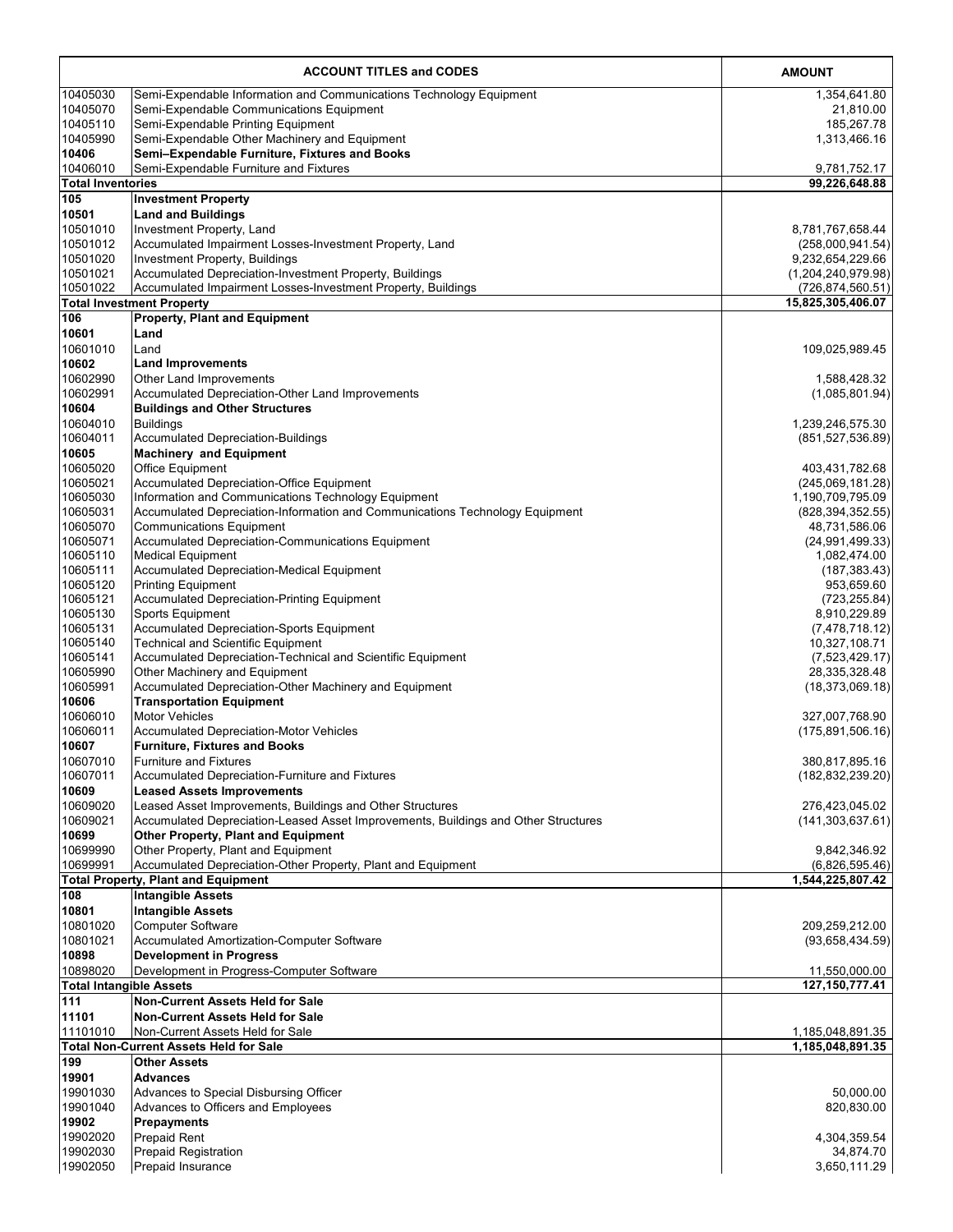|                                          | <b>ACCOUNT TITLES and CODES</b>                                                | <b>AMOUNT</b>                            |
|------------------------------------------|--------------------------------------------------------------------------------|------------------------------------------|
| 19902990                                 | Other Prepayments                                                              | 223,384,762.73                           |
| 19903                                    | <b>Deposits</b>                                                                |                                          |
| 19903020                                 | <b>Guaranty Deposits</b>                                                       | 192,003,681.53                           |
| 19903990                                 | <b>Other Deposits</b>                                                          | 44,818,621.50                            |
| 19904                                    | <b>Restricted Fund</b>                                                         |                                          |
| 19904010<br>19999                        | <b>Restricted Fund</b><br><b>Other Assets</b>                                  | 21,639,609,623.23                        |
| 19999990                                 | <b>Other Assets</b>                                                            | 19,368,588.25                            |
| <b>Total Other Assets</b>                |                                                                                | 22, 128, 045, 452. 77                    |
| <b>TOTAL ASSETS</b>                      |                                                                                | 699.248.569.434.24                       |
| $\overline{\mathbf{2}}$                  | Liabilities                                                                    |                                          |
| 201                                      | <b>Financial Liabilities</b>                                                   |                                          |
| 20101                                    | Payables                                                                       |                                          |
| 20101010                                 | <b>Accounts Payable</b>                                                        | 62,518,183,418.19                        |
| 20101020                                 | Due to Officers and Employees                                                  | 4,958,241.73                             |
| 20101110                                 | Insurance/Reinsurance Premium Payable                                          | 3,858,189,192.20                         |
| 202                                      | <b>Total Financial Liabilities</b><br><b>Inter-Agency Payables</b>             | 66,381,330,852.12                        |
| 20201                                    | <b>Inter-Agency Payables</b>                                                   |                                          |
| 20201010                                 | Due to BIR                                                                     | 49,908,727.56                            |
| 20201020                                 | Due to GSIS                                                                    | 19,587,123.16                            |
| 20201030                                 | Due to Pag-IBIG                                                                | 26,179.37                                |
| 20201040                                 | Due to PhilHealth                                                              | 825.526.44                               |
| 20201050                                 | Due to NGAs                                                                    | 1,454,766.06                             |
| 20201060                                 | Due to Other Government Corporations                                           | 36,533,576.07                            |
| 20201070<br>20201110                     | Due to LGUs<br>Due to SSS                                                      | 67,220.75                                |
|                                          | <b>Total Inter-Agency Payables</b>                                             | 55.00<br>108,403,174.41                  |
| 204                                      | <b>Trust Liabilities</b>                                                       |                                          |
| 20401                                    | <b>Trust Liabilities</b>                                                       |                                          |
| 20401010                                 | <b>Trust Liabilities</b>                                                       | 867,120,109.40                           |
| 20401040                                 | Guaranty/Security Deposits Payable                                             | 163,690,990.59                           |
| 20401050                                 | <b>Customers' Deposits Payable</b>                                             | 2,870,737,953.19                         |
| <b>Total Trust Liabilities</b>           |                                                                                | 3,901,549,053.18                         |
| 205<br>20501                             | <b>Deferred Credits/Unearned Income</b><br><b>Deferred Credits</b>             |                                          |
| 20501990                                 | <b>Other Deferred Credits</b>                                                  | 13,730,119,460.73                        |
| 20502                                    | <b>Unearned Revenue/Income</b>                                                 |                                          |
| 20502050                                 | Unearned Interest Income                                                       | 810,752,305.13                           |
| 20502990                                 | Other Unearned Revenue/Income                                                  | 315,277.23                               |
|                                          | <b>Total Deferred Credits/Unearned Income</b>                                  | 14,541,187,043.09                        |
| 206                                      | <b>Provisions</b>                                                              |                                          |
| 20601                                    | <b>Provisions</b>                                                              |                                          |
| 20601020<br>20601990                     | Leave Benefits Payable                                                         | 797,613,862.64<br>1,333,695,026.55       |
| <b>Total Provisions</b>                  | <b>Other Provisions</b>                                                        | 2,131,308,889.19                         |
| 29999                                    | <b>Other Payables</b>                                                          |                                          |
| 29999040                                 | <b>Undistributed Collections</b>                                               | 1,368,468,025.71                         |
| 29999990                                 | <b>Other Payables</b>                                                          | 19,619,042,322.49                        |
| <b>Total Other Payables</b>              |                                                                                | 20,987,510,348.20                        |
| <b>TOTAL LIABILITIES</b>                 |                                                                                | 108,051,289,360.19                       |
| 3<br>305                                 | <b>Equity</b><br><b>Unrealized Gain/(Loss)</b>                                 |                                          |
| 30501                                    | <b>Unrealized Gain/(Loss)</b>                                                  |                                          |
| 30501020                                 | Unrealized Gain/(Loss) from Changes in the Fair Value of Financial Instruments | 857,092,920.76                           |
|                                          | <b>Total Unrealized Gain/(Loss)</b>                                            | 857,092,920.76                           |
| 307                                      | <b>Retained Earnings/(Deficit)</b>                                             |                                          |
| 30701                                    | <b>Retained Earnings/(Deficit)</b>                                             |                                          |
| 30701010                                 | Retained Earnings/(Deficit)                                                    | 57,846,542,460.78                        |
|                                          | <b>Total Retained Earnings/(Deficit)</b>                                       | 57,846,542,460.78                        |
| 311                                      | <b>Members' Equity</b>                                                         |                                          |
| 31101                                    | <b>Members' Equity</b>                                                         |                                          |
| 31101010<br><b>Total Members' Equity</b> | Members' Equity                                                                | 516,383,889,524.03<br>516,383,889,524.03 |
| <b>TOTAL EQUITY</b>                      |                                                                                | 575,087,524,905.57                       |
| 4                                        | Revenue                                                                        |                                          |
| 402                                      | <b>Service and Business Income</b>                                             |                                          |
| 40201                                    | <b>Service Income</b>                                                          |                                          |
| 40201130                                 | <b>Processing Fees</b>                                                         | 129,358,041.81                           |
| 40201170                                 | Fees and Commissions Income                                                    | 130,939,006.16                           |
| 40201990                                 | Other Service Income                                                           | 14,115,139.56                            |
| 40202                                    | <b>Business Income</b>                                                         |                                          |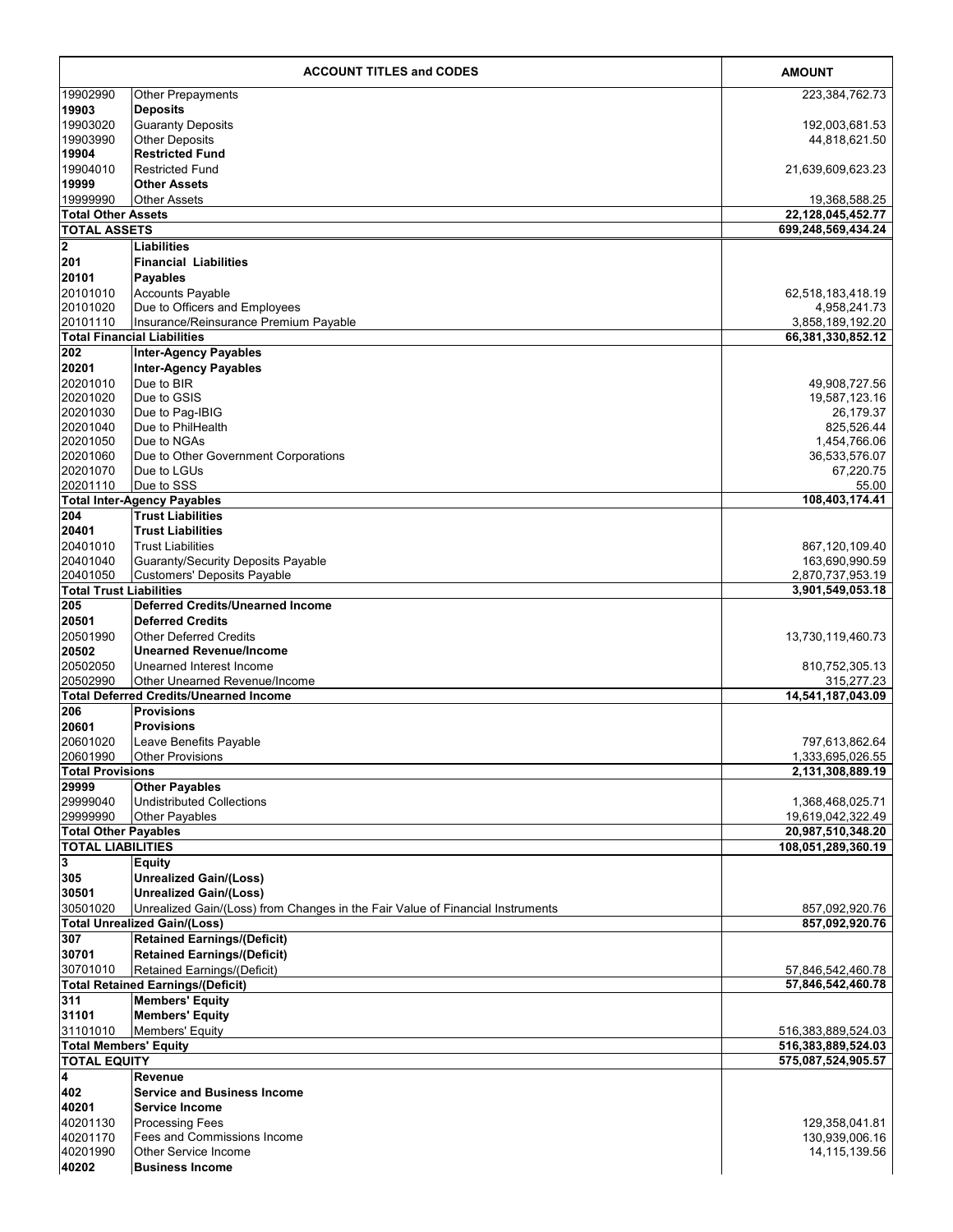| <b>ACCOUNT TITLES and CODES</b> |                                                                                                            | <b>AMOUNT</b>                      |
|---------------------------------|------------------------------------------------------------------------------------------------------------|------------------------------------|
| 40202050                        | Rent/Lease Income                                                                                          | 36,472,992.64                      |
| 40202200                        | Dividend Income                                                                                            | 7,660.81                           |
| 40202210                        | Interest Income                                                                                            | 19,684,373,207.11                  |
| 40202230<br>40202260            | <b>Fines and Penalties-Business Income</b><br>Income from Acquired/Foreclosed Assets                       | 667,089,766.78<br>397,078,811.24   |
| 40202990                        | <b>Other Business Income</b>                                                                               | 58,684,970.91                      |
|                                 | <b>Total Service and Business Income</b>                                                                   | 21,118,119,597.02                  |
| 403                             | <b>Assistance and Subsidy from</b>                                                                         |                                    |
| 40301                           | <b>Assistance and Subsidy from</b>                                                                         |                                    |
| 40402                           | <b>Donations</b>                                                                                           |                                    |
| 40402020                        | Donations in Kind<br><b>Total Shares, Grants and Donations</b>                                             | (11,093,208.00)<br>(11,093,208.00) |
| 405                             | Gains                                                                                                      |                                    |
| 40501                           | Gains                                                                                                      |                                    |
| 40501010                        | Gain on Foreign Exchange (FOREX)                                                                           | 116,751,589.69                     |
| 40501030                        | Gain on Sale of Investment Property                                                                        | 3,539,008,315.93                   |
| 40501040                        | Gain on Sale of Property, Plant and Equipment                                                              | 567,037.99                         |
| 40501110<br>40501990            | Gain from Changes in Fair Value of Financial Instruments<br><b>Other Gains</b>                             | 500,743,519.68<br>21,771,395.03    |
| <b>Total Gains</b>              |                                                                                                            | 4,178,841,858.32                   |
| 406                             | <b>Other Non-Operating Income</b>                                                                          |                                    |
| 40602                           | <b>Reversal of Impairment Loss</b>                                                                         |                                    |
| 40602010                        | Reversal of Impairment Loss                                                                                | 1,278,524,408.24                   |
| 40699                           | Miscellaneous Income                                                                                       |                                    |
| 40699010                        | Proceeds from Insurance/Indemnities                                                                        | 450,232.22                         |
| 40699990                        | Miscellaneous Income<br><b>Total Other Non-Operating Income</b>                                            | 578,004,224.66<br>1,856,978,865.12 |
| <b>TOTAL REVENUE</b>            |                                                                                                            | 27, 142, 847, 112. 46              |
| 5                               | <b>Expenses</b>                                                                                            |                                    |
| 501                             | <b>Personnel Services</b>                                                                                  |                                    |
| 50101                           | <b>Salaries and Wages</b>                                                                                  |                                    |
| 50101010                        | Salaries and Wages-Regular                                                                                 | 902,058,297.80                     |
| 50102                           | <b>Other Compensation</b>                                                                                  |                                    |
| 50102010<br>50102020            | Personnel Economic Relief Allowance (PERA)<br>Representation Allowance (RA)                                | 44,928,224.10                      |
| 50102030                        | Transportation Allowance (TA)                                                                              | 23,630,095.94<br>24,322,109.05     |
| 50102040                        | Clothing/Uniform Allowance                                                                                 | 22,548,000.00                      |
| 50102070                        | <b>Quarters Allowance</b>                                                                                  | 5, 163, 385. 24                    |
| 50102110                        | <b>Hazard Pay</b>                                                                                          | 3,099,000.00                       |
| 50102120                        | Longevity Pay                                                                                              | 9,022,049.42                       |
| 50102130<br>50102140            | Overtime and Night Pay<br>Year-End Bonus                                                                   | 2,270,758.03<br>42,105.60          |
| 50102150                        | Cash Gift                                                                                                  | 4,500.00                           |
| 50102170                        | Directors and Committee Members' Fees                                                                      | 2,996,042.40                       |
| 50102990                        | Other Bonuses and Allowances                                                                               | 595,529,681.42                     |
| 50103                           | <b>Personnel Benefit Contributions</b>                                                                     |                                    |
| 50103010<br>50103020            | Retirement and Life Insurance Premiums<br>Pag-IBIG Contributions                                           | 109,243,703.45<br>2,248,719.44     |
| 50103030                        | <b>PhilHealth Contributions</b>                                                                            | 12,991,582.05                      |
| 50103040                        | <b>Employees Compensation Insurance Premiums</b>                                                           | 2,271,903.99                       |
| 50103050                        | Provident/Welfare Fund Contributions                                                                       | 406,004,694.57                     |
| 50104                           | <b>Other Personnel Benefits</b>                                                                            |                                    |
| 50104030                        | <b>Terminal Leave Benefits</b>                                                                             | 424,997.73                         |
| 50104990                        | <b>Other Personnel Benefits</b><br><b>Total Personnel Services</b>                                         | 13,262,399.20<br>2,182,062,249.43  |
| 502                             | <b>Maintenance and Other Operating Expenses</b>                                                            |                                    |
| 50201                           | <b>Traveling Expenses</b>                                                                                  |                                    |
| 50201010                        | <b>Traveling Expenses-Local</b>                                                                            | 8,260,325.27                       |
| 50202                           | <b>Training and Scholarship Expenses</b>                                                                   |                                    |
| 50202010                        | <b>Training Expenses</b>                                                                                   | 1,374,665.58                       |
| 50203<br>50203010               | <b>Supplies and Materials Expenses</b><br><b>Office Supplies Expenses</b>                                  | 61,833,679.77                      |
| 50203020                        | <b>Accountable Forms Expenses</b>                                                                          | 17,211,667.26                      |
| 50203030                        | Non-Accountable Forms Expenses                                                                             | 419,203.40                         |
| 50203070                        | Drugs and Medicines Expenses                                                                               | 4,372,301.24                       |
| 50203080                        | Medical, Dental and Laboratory Supplies Expenses                                                           | 11,756,236.85                      |
| 50203090                        | Fuel, Oil and Lubricants Expenses                                                                          | 19,426,578.28                      |
| 50203210<br>50203220            | Semi-Expendable Machinery and Equipment Expenses<br>Semi-Expendable Furniture, Fixtures and Books Expenses | 6,768,992.70<br>10,585,049.94      |
| 50203990                        | Other Supplies and Materials Expenses                                                                      | 7,423,612.88                       |
| 50204                           | <b>Utility Expenses</b>                                                                                    |                                    |
| 50204010                        | <b>Water Expenses</b>                                                                                      | 6,212,687.88                       |
| 50204020                        | <b>Electricity Expenses</b>                                                                                | 91,577,111.03                      |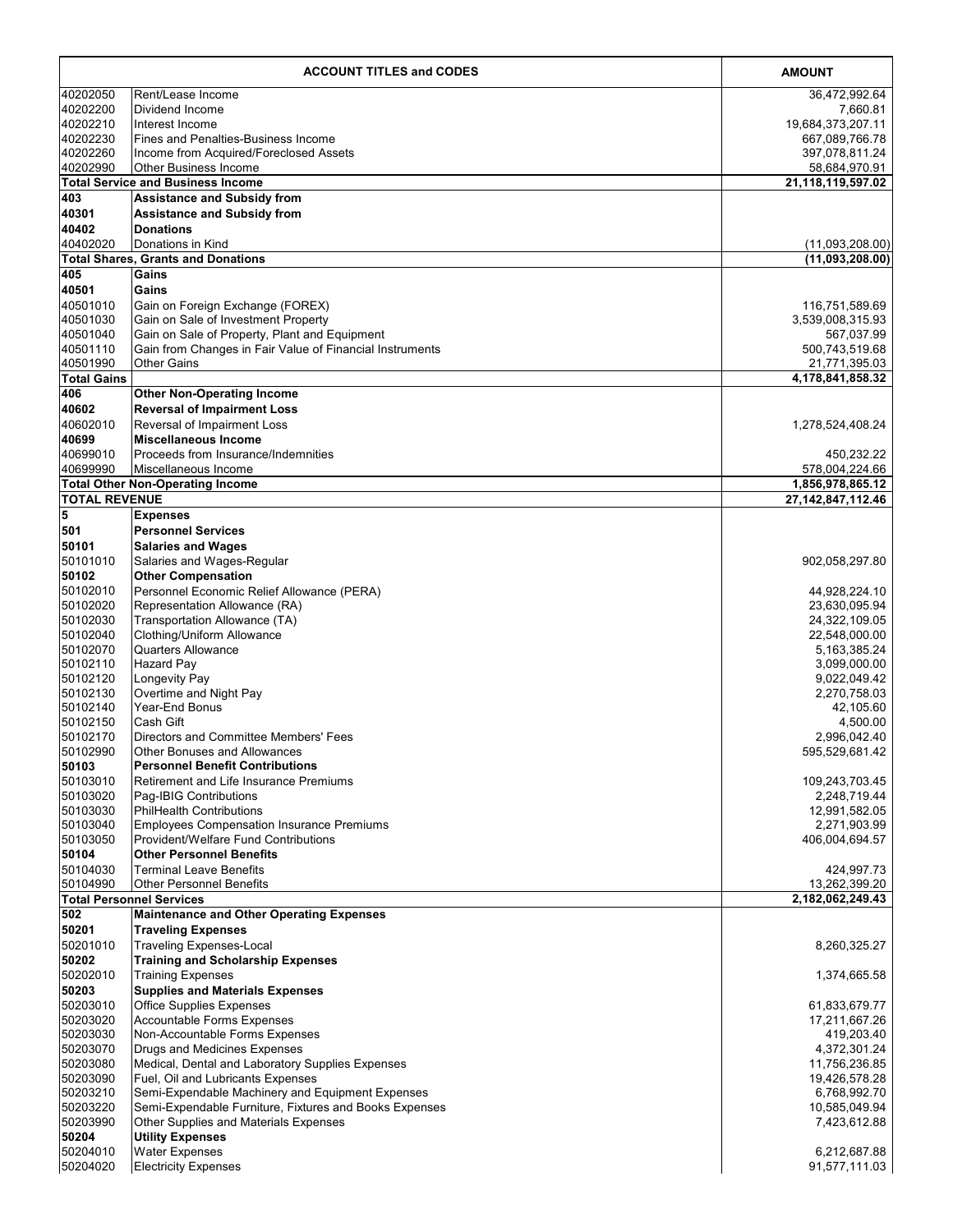|                      | <b>ACCOUNT TITLES and CODES</b>                                                                      | <b>AMOUNT</b>                |
|----------------------|------------------------------------------------------------------------------------------------------|------------------------------|
| 50205                | <b>Communications Expenses</b>                                                                       |                              |
| 50205010             | Postage and Courier Services                                                                         | 21,762,098.54                |
| 50205020             | Telephone Expenses                                                                                   | 17,859,294.99                |
| 50205030             | <b>Internet Subscription Expenses</b>                                                                | 59,253,368.95                |
| 50205040             | Cable, Satellite, Telegraph and Radio Expenses                                                       | 279,926.44                   |
| 50207                | Survey, Research, Exploration and Development Expenses                                               |                              |
| 50207010             | <b>Survey Expenses</b>                                                                               | 1,430,000.00                 |
| 50207020             | Research, Exploration and Development Expenses                                                       | 1,487,938.21                 |
| 50210                | <b>Confidential, Intelligence and Extraordinary Expenses</b>                                         |                              |
| 50210030<br>50211    | Extraordinary and Miscellaneous Expenses<br><b>Professional Services</b>                             | 212,937,153.62               |
| 50211010             | <b>Legal Services</b>                                                                                | 540,763.36                   |
| 50211020             | <b>Auditing Services</b>                                                                             | 25,667,841.00                |
| 50211030             | <b>Consultancy Services</b>                                                                          | 15, 194, 468. 30             |
| 50211990             | Other Professional Services                                                                          | 1,073,237,710.49             |
| 50212                | General Services                                                                                     |                              |
| 50212020             | Janitorial Services                                                                                  | 84, 158, 141. 23             |
| 50212030             | <b>Security Services</b>                                                                             | 170,272,653.53               |
| 50212990             | <b>Other General Services</b>                                                                        | 85,583,048.64                |
| 50213                | Repairs and Maintenance                                                                              |                              |
| 50213040             | Repairs and Maintenance-Buildings and Other Structures                                               | 11, 114, 134. 32             |
| 50213050             | Repairs and Maintenance-Machinery and Equipment                                                      | 29,429,005.93                |
| 50213060             | Repairs and Maintenance-Transportation Equipment                                                     | 9,735,054.63                 |
| 50213070<br>50213090 | Repairs and Maintenance-Furniture and Fixtures<br>Repairs and Maintenance-Leased Assets Improvements | 403,780.07<br>1,012,193.19   |
| 50213210             | Repairs and Maintenance-Semi-Expendable Machinery and Equipment                                      | 13,318.00                    |
| 50213220             | Repairs and Maintenance-Semi-Expendable Furniture, Fixtures and Books                                | 5,000.00                     |
| 50213980             | Repairs and Maintenance-Others                                                                       | 4,727.92                     |
| 50213990             | Repairs and Maintenance-Other Property, Plant and Equipment                                          | 107,621.00                   |
| 50214                | Assistance/Subsidy/Contribution to                                                                   |                              |
| 50214990             | Assistance/Subsidies/Contribution-Others                                                             | 4,730,000.00                 |
| 50215                | Taxes, Insurance Premiums and Other Fees                                                             |                              |
| 50215010             | Taxes, Duties and Licenses                                                                           | 604,203.27                   |
| 50215020             | <b>Fidelity Bond Premiums</b>                                                                        | 1,566,156.42                 |
| 50215030             | Insurance/Reinsurance Expenses<br><b>Members' Benefits</b>                                           | 7,755,238.49                 |
| 50217<br>50217010    | <b>Members' Benefits</b>                                                                             | 93,480,724.13                |
| 50299                | <b>Other Maintenance and Operating Expenses</b>                                                      |                              |
| 50299010             | Advertising, Promotional and Marketing Expenses                                                      | 117,967,650.94               |
| 50299020             | <b>Printing and Publication Expenses</b>                                                             | 7,051,595.09                 |
| 50299030             | <b>Representation Expenses</b>                                                                       | 13,466,223.03                |
| 50299040             | <b>Transportation and Delivery Expenses</b>                                                          | 4,337,589.71                 |
| 50299050             | Rent/Lease Expenses                                                                                  | 575,799,837.39               |
| 50299060             | Membership Dues and Contributions to Organizations                                                   | 247,109.61                   |
| 50299070             | <b>Subscription Expenses</b>                                                                         | 129,695,065.60               |
| 50299080             | Donations                                                                                            | 892,156.39                   |
| 50299090<br>50299150 | Litigation/Acquired Assets Expenses<br><b>Fees and Commission Expenses</b>                           | 140,974,194.98<br>338,868.09 |
| 50299180             | Major Events and Conventions Expenses                                                                | 1,612,581.45                 |
| 50299990             | Other Maintenance and Operating Expenses                                                             | 1,837,094.78                 |
|                      | <b>Total Maintenance and Other Operating Expenses</b>                                                | 3,171,067,643.81             |
|                      |                                                                                                      |                              |
| 503                  | <b>Financial Expenses</b>                                                                            |                              |
| 50301                | <b>Financial Expenses</b>                                                                            |                              |
| 50301010             | Management Supervision/Trusteeship Fees                                                              | 49,536,172.32                |
| 50301040             | <b>Bank Charges</b>                                                                                  | 566,688.79                   |
|                      | <b>Total Financial Expenses</b>                                                                      | 50,102,861.11                |
| 505                  | <b>Non-Cash Expenses</b>                                                                             |                              |
| 50501                | <b>Depreciation</b>                                                                                  |                              |
| 50501010             | Depreciation-Investment Property                                                                     | 203,048,768.96               |
| 50501020             | Depreciation-Land Improvements                                                                       | 209,792.82                   |
| 50501040             | Depreciation-Buildings and Other Structures                                                          | 20,776,843.21                |
| 50501050             | Depreciation-Machinery and Equipment                                                                 | 77,262,763.27                |
| 50501060             | Depreciation-Transportation Equipment                                                                | 16,591,709.39                |
| 50501070             | Depreciation-Furniture, Fixtures and Books                                                           | 13,245,207.26                |
| 50501090             | Depreciation-Leased Assets Improvements                                                              | 21,062,806.85                |
| 50501990<br>50502    | Depreciation-Other Property, Plant and Equipment                                                     | 413,477.65                   |
| 50502010             | Amortization<br>Amortization-Intangible Assets                                                       | 16,285,198.34                |
| 50503                | <b>Impairment Loss</b>                                                                               |                              |
| 50503020             | Impairment Loss-Loans and Receivables                                                                | 3,849,233,503.09             |
| 50503060             | Impairment Loss-Other Receivables                                                                    | 97,140.78                    |